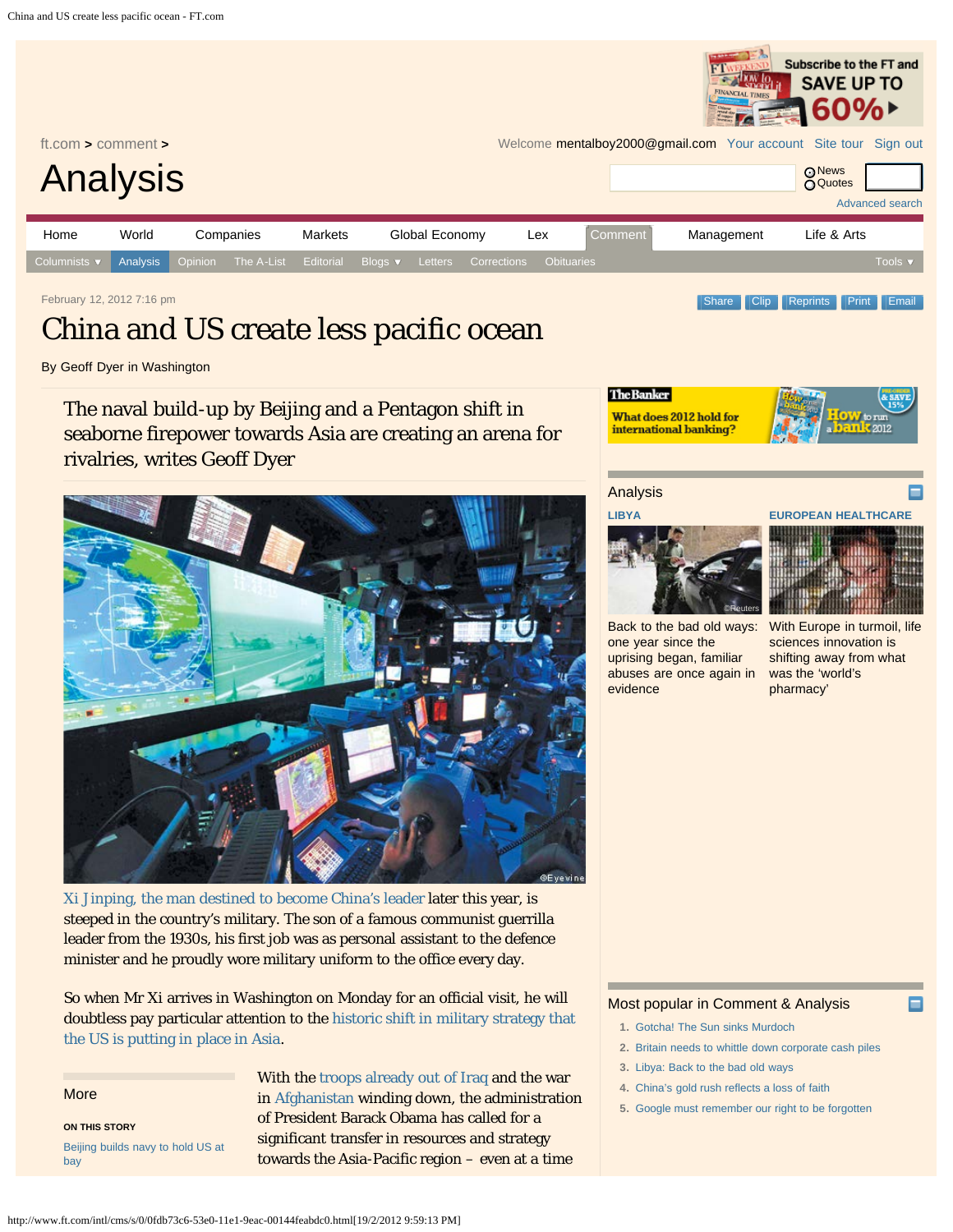[US fleet chief voices doubts on](http://www.ft.com/cms/s/0/288cd468-2331-11e0-b6a3-00144feab49a.html) [Chinese navy](http://www.ft.com/cms/s/0/288cd468-2331-11e0-b6a3-00144feab49a.html)

Opinion [US navy fostered](http://www.ft.com/cms/s/0/f9d59564-19b7-11e1-ba5d-00144feabdc0.html) [globalisation](http://www.ft.com/cms/s/0/f9d59564-19b7-11e1-ba5d-00144feabdc0.html)

[China confronts Indian navy](http://www.ft.com/cms/s/0/883003ec-d3f6-11e0-b7eb-00144feab49a.html) [vessel](http://www.ft.com/cms/s/0/883003ec-d3f6-11e0-b7eb-00144feab49a.html)

FT series [China shapes the world](http://www.ft.com/indepth/china-shapes-the-world)

#### **ON THIS TOPIC**

Rahul Jacob [Wine spills on](http://www.ft.com/cms/s/0/79e5c6f2-595a-11e1-abf1-00144feabdc0.html) [Beijing's favoured candidate](http://www.ft.com/cms/s/0/79e5c6f2-595a-11e1-abf1-00144feabdc0.html)

[China wants say in World Bank](http://www.ft.com/cms/s/0/805a0ce2-58af-11e1-b9c6-00144feabdc0.html) [choice](http://www.ft.com/cms/s/0/805a0ce2-58af-11e1-b9c6-00144feabdc0.html)

[Chinese princeling Bo Xilai comes](http://www.ft.com/cms/s/0/1ce9b53a-5649-11e1-8dfa-00144feabdc0.html) [under pressure](http://www.ft.com/cms/s/0/1ce9b53a-5649-11e1-8dfa-00144feabdc0.html)

[Chinese defence budget set to](http://www.ft.com/cms/s/0/7b58ac0a-5592-11e1-9d95-00144feabdc0.html) [double by 2015](http://www.ft.com/cms/s/0/7b58ac0a-5592-11e1-9d95-00144feabdc0.html)

## **IN ANALYSIS**

French election [At the centre of](http://www.ft.com/cms/s/0/9c04916a-595e-11e1-9153-00144feabdc0.html) [the storm](http://www.ft.com/cms/s/0/9c04916a-595e-11e1-9153-00144feabdc0.html)

Libya [Back to the bad old ways](http://www.ft.com/cms/s/0/55f01408-5885-11e1-9f28-00144feabdc0.html) European healthcare [Ailments](http://www.ft.com/cms/s/0/7ccc2608-57d5-11e1-ae89-00144feabdc0.html) [encapsulated](http://www.ft.com/cms/s/0/7ccc2608-57d5-11e1-ae89-00144feabdc0.html)

[Vodafone keeps its merger](http://www.ft.com/cms/s/0/161d4950-572b-11e1-869b-00144feabdc0.html) [powder dry](http://www.ft.com/cms/s/0/161d4950-572b-11e1-869b-00144feabdc0.html)



[Click to enlarge](http://im.media.ft.com/content/images/0782b4c8-55b6-11e1-9d95-00144feabdc0.img?width=317&height=404&title=&desc=)

when the country's finances are under huge pressure. "We will be strengthening our presence in the Asia-Pacific," Mr Obama declared last month, "and budget reductions will not come at the expense of that critical region."

The reason is China. As Mr Xi will be asked to discuss when he visits the Pentagon on Tuesday, China has invested heavily in recent years in weapons that may be able to challenge American primacy in the Pacific, including radar-evading stealth fighters and anti-ship ballistic missiles. Those investments have now very much captured the attention of American policymakers.

Even before the US started to develop its new strategy, [military rivalry in the western Pacific](http://www.ft.com/cms/s/0/aab96b50-232b-11e0-b6a3-00144feab49a.html) was already becoming one of the main geopolitical stress-points of the coming decades. That process is now accelerating.

Yet Mr Xi's visit will bring to the fore the important questions that this change in strategy has generated. In an era of austerity, can the US afford the greater presence in Asia? And how can Washington prevent this push from turning China into a resentful adversary, in the process sparking an arms race?

For much of the past two decades, American officials say, the strategy towards China has been

a mixture of hedging and engagement – [the alliance with Japan](http://www.ft.com/cms/s/0/a0d5773a-0214-11de-8199-000077b07658.html) being the main form of hedging and China's entry to the World Trade Organisation an example of engagement. But in the past two years there has been a lot more hedging. It started when Hillary Clinton, secretary of state, [infuriated Beijing](http://www.ft.com/intl/cms/s/0/6ad02280-9bf5-11df-a7a4-00144feab49a.html#axzz1mDXpvGxc) in 2010 by saying the US could act as a mediator in the territorial disputes between China and some of its neighbours in the South China Sea.

Since then [Washington has agreed to open a base in northern Australia](http://www.ft.com/cms/s/0/3ddd6756-102a-11e1-8211-00144feabdc0.html), which will provide a training platform for US, Australian and possibly Japanese marines. The US, which was kicked out of its bases at Clark and Subic Bay in the Philippines in 1992, is now in negotiations with Manila about allowing more of its warplanes and ships to refuel in the country.

While American officials tend to be coy about talking about the threat in public, the strategy unveiled in January was not so shy about naming China as the reason for the "pivot" to Asia. Indeed, at one stage the review mentions China in the same sentence as Iran as the two principal looming military threats – hardly reassuring for Beijing, given the current level of rhetoric directed at Tehran.

Deep in the bowels of the Pentagon, a group of officials is devising a military fighting concept called [AirSea Battle t](http://www.ft.com/cms/s/0/6f00abee-216f-11e1-a19f-00144feabdc0.html)hat has China very much in its sites. Planners use seemingly bland military jargon to describe the project – they say they are trying to develop strategies to counter other countries' capability for "anti-access/anti-denial", or A2/AD for short. "Sometimes the biggest fight is

## [Latest headlines from CNN](http://edition.cnn.com/BUSINESS/)

[Officials among latest killed in Syria](http://edition.cnn.com/2012/02/19/world/meast/syria-unrest/index.html?eref=ft) [Official: Death toll climbs to 34 in Pakistan blast](http://edition.cnn.com/2012/02/17/world/asia/pakistan-attack/index.html?eref=ft) [Iraqi police: 15 killed in suicide blast targeting police](http://edition.cnn.com/2012/02/19/world/meast/iraq-violence/index.html?eref=ft) [academy](http://edition.cnn.com/2012/02/19/world/meast/iraq-violence/index.html?eref=ft) [Manhunt launched in dramatic Greek museum robbery](http://edition.cnn.com/2012/02/18/world/europe/greece-museum-theft/index.html?eref=ft) [Clashes continue in Senegal ahead of elections](http://edition.cnn.com/2012/02/18/world/africa/senegal-violence/index.html?eref=ft)

Quick links

## **Multimedia**

| Video                      | Mergermarket                                    |
|----------------------------|-------------------------------------------------|
| <b>Blogs</b>               | How to spend it                                 |
| <b>Podcasts</b>            | SchemeXpert.com                                 |
| Interactive graphics       | Social Media hub                                |
| <b>Audio slideshows</b>    | <b>The Banker</b>                               |
| <b>Picture slideshows</b>  | fDi Intelligence                                |
| Tools                      | <b>Professional Wealth</b><br><b>Management</b> |
| <b>Portfolio</b>           | This is Africa                                  |
| <b>FT Lexicon</b>          | <b>Investors Chronicle</b>                      |
| <b>FT clippings</b>        | <b>MandateWire</b>                              |
| <b>Currency converter</b>  | FTChinese.com                                   |
| <b>MBA</b> rankings        | <b>Services</b>                                 |
| <b>Today's newspaper</b>   |                                                 |
| FT press cuttings          | <b>Subscriptions</b>                            |
| FT ePaper                  | <b>Corporate subscriptions</b>                  |
| Economic calendar          | Syndication                                     |
|                            | <b>Privilege Club</b>                           |
| <b>Updates</b>             | Conferences                                     |
| <b>Alerts Hub</b>          | <b>Annual reports</b>                           |
| Daily briefings            | Executive job search                            |
| FT on your mobile          | Non-Executive Directors' Club                   |
| Share prices on your phone | <b>Businesses for sale</b>                      |
| <b>Twitter feeds</b>       | Contracts & tenders                             |
| RSS feeds                  | Analyst research                                |
|                            | Company announcements                           |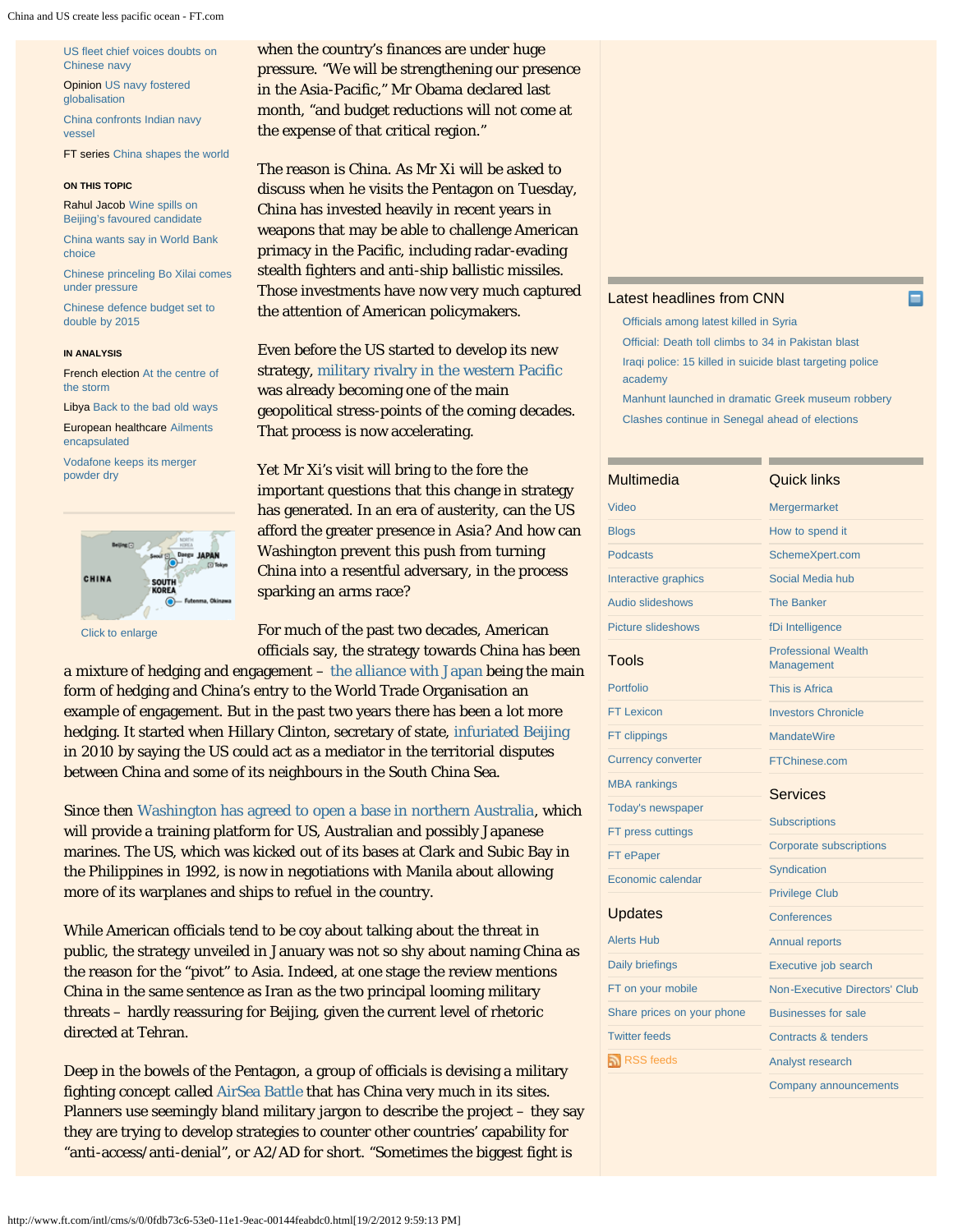getting to the fight," as one of the Pentagon officials puts it.

## Chinese response: From riled to reflective

"Completely baseless accusations." That was the official response from Beijing when the Pentagon unveiled its new defence strategy in January, which singled out China as one of the principal military challenges facing the US, *write Kathrin Hille and Geoff Dyer*.

Senior Colonel Geng Yansheng, spokesman for China's defence ministry, called on the US to "follow the trend of the era and deal with China and the Chinese military in an objective and rational way" and warned Washington to "be careful in its words and actions".

Chinese officials have also decried the recent strengthening of US military alliances in Asia as "cold war thinking" and warned that such moves could destabilise the region.

Yet beyond that, the Chinese government and military have both sought to avoid direct criticism of AirSea Battle, the military doctrine that Pentagon planners are developing to deal with China's growing capabilities.

While the perception that the US is looking to contain China is one with deep roots among the Chinese military and officialdom, there has also been a period of reflection in Beijing about the way that opinion in the region has moved against China so strongly over the past couple of years.

Lin Zhiyuan, an expert on the US at the Academy of Military Science, the top research institution of the Chinese armed forces, said recently in Liberation Daily, the main military newspaper, that the US was simply resuming a move of its strategic focus to the east that it had begun after the end of the cold war but which had been disrupted by its wars in Afghanistan and Iraq.

"The US's interference in some hotspots creates an even more complicated environment for

But the title of the new doctrine is suggestive  $-$  it is a reference to the cold war strategy of AirLand Battle, developed to cope with the massed ranks of Warsaw Pact soldiers in Europe. Pentagon planners also make no secret of the fact that, apart from in limited circumstances near Iran, China is the one country developing the weapons, ships and technologies that could block American access to strategic waterways.

## **. . .**

The [Pentagon has been forced to cut \\$485bn](http://www.ft.com/cms/s/0/eedfdbce-4865-11e1-941c-00144feabdc0.html) out of the budget that it was planning to spend over the next decade, leading to delays or cancellations in 60 different projects. On the face of it, however, the main planks of the shift to Asia appear to have been preserved. Air and naval power are the keys in Asia, and it is the army that is bearing the brunt of the cuts. "This budget protects, and in some cases increases, investments that are critical to our ability to project power in Asia," Leon Panetta, defence secretary, said last month.

The navy will retain all 11 of its aircraft carriers – the principal platforms for projecting power over the vast distances of the Pacific region. It will also invest in "littoral combat" vessels, high-speed ships made for operating close to shore, some of which may be based in Singapore. The project to develop a new long-range bomber has been maintained – another system deemed crucial by many for Asia's large distances and China's emerging capabilities. The Pentagon plan also calls for expanded investment of the Virginiaclass attack submarines.

Yet critics have also pointed to plenty of holes. Not only is the tactical fighter programme being scaled back but the navy is also having to streamline its overall fleet. According to Lieutenant General Chip Gregson, formerly the Pentagon's senior official for Asia, the navy is likely to end up with 246 ships, well short of the 346 that a bipartisan expert panel recommended in 2010. "This is important because no matter how capable the ship, it can only be in one place at a time," he says. "And power projection that stays is about ships."

Notably, one of the very few specific foreign policy commitments that Mitt Romney has made during the Republican presidential primaries has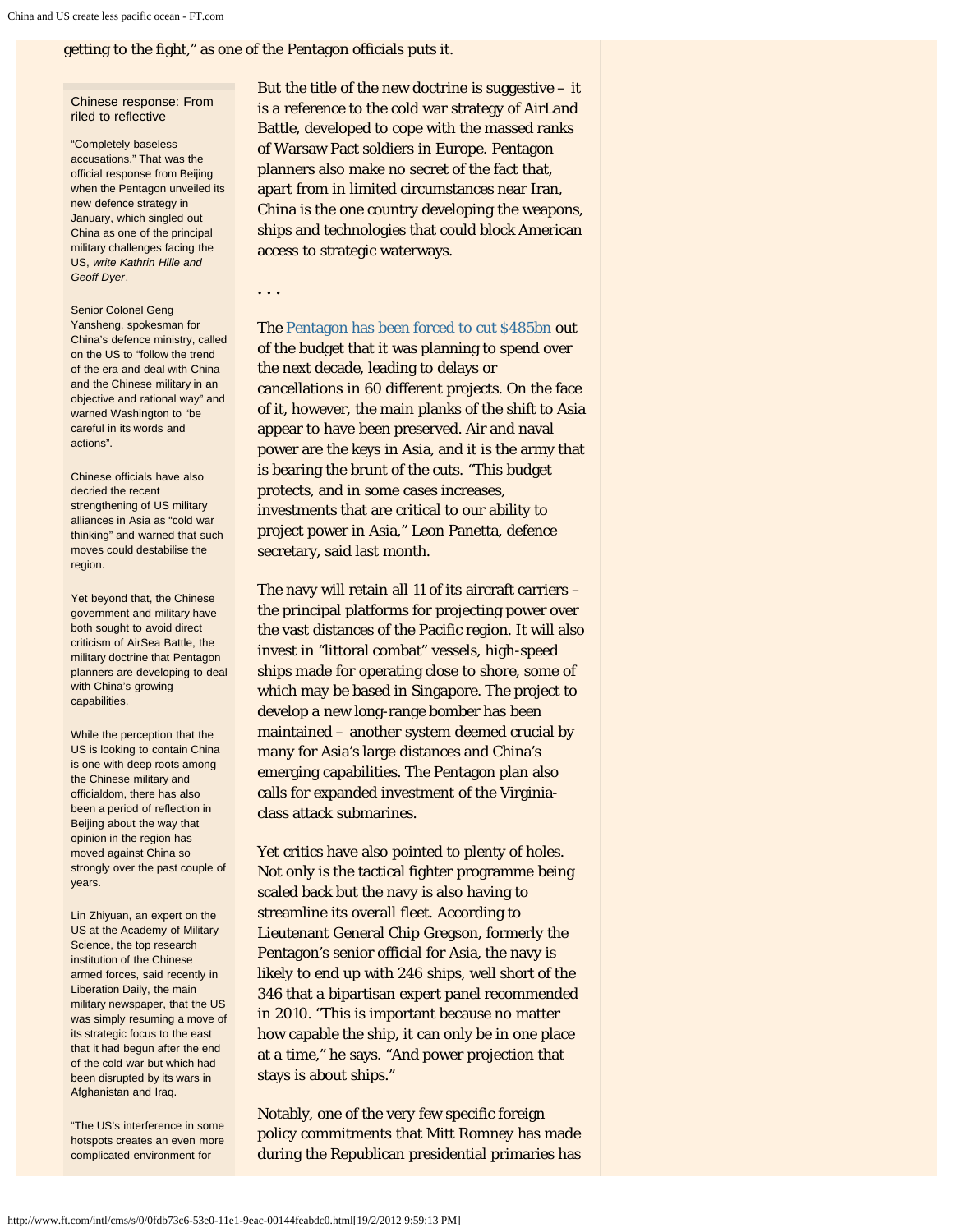China's strategy of a peaceful rise," he said, adding that China needed to respond by trying to improve relations with its neighbours to allay their concerns about its ascendancy.

Bonnie Glaser, a China expert at the Center for Strategic and International Studies, says the administration of President Barack Obama has gone to considerable lengths to try to assuage Chinese concerns about its new military posture in Asia.

Hillary Clinton, secretary of state, and Tom Donilon, national security adviser, conducted a long briefing with Dai Bingguo, China's senior foreign policy official, she adds. "There is growing concern about what kind of power China will become," says Ms Glaser. "But this is not strategic encirclement or containment."

been to raise the rate of naval shipbuilding from nine to 15 keels a year.

For some observers, the real cost pressures will come not from budget cuts but because the US appears intent on maintaining dominance of the seas in the western Pacific. As China continues to invest in its own military in the coming decades, that will force heavy US investments in antisubmarine warfare, and in the weapons and technologies needed to counter China's anti-ship missiles.

"If the objective is just to prevent territorial expansion, then the US strategy could work," says Raoul Heinrichs at Australia's Lowy Institute. "But what the US is saying is that it wants to deny China the ability to control even its own maritime approaches, which is much more expensive. They have set themselves a very high bar."

Whether Washington can afford its new push is only one of the questions this raises. The other pressing issue is how China reacts.

Even before Washington started to place more emphasis on Asia, it was commonplace in Chinese politics and society to hear that America was bent on encircling China. With the moves the Obama administration has made over the past couple of years, that paranoia about an American policy of containment has only become stronger. The US and China have a "trust deficit", as [Cui](http://dk.china-embassy.org/eng/TourChina/t902453.htm) [Tiankai,](http://dk.china-embassy.org/eng/TourChina/t902453.htm) Chinese vice foreign minister, politely phrased it in a speech last week.

Some believe that the growing rivalry has already sparked an arms race, with investments in weapons and technology by one side sparking spending by others. "We are seeing the interactive pattern of military procurements that have all the hallmarks of the early part of an arms race," says Mr Heinrichs. "The long-term trend is for more friction, tension and tests of resolve. The idea among Chinese that they are being encircled has only become stronger."

Friendly Asian governments have already cautioned the US to tone down its rhetoric. In Washington, some fear that the new attention on China could become an excuse to maintain levels of military spending that would otherwise be cut as the Iraq and Afghanistan wars fade.

**. . .**

Against these mounting concerns, however, Ernest Bower, an Asia expert at the Center for Strategic and International Studies, says it is important not to overstate the extent of the military shift towards Asia. "The communications on this have not been great," he says. "But the military footprint is designed to be nimble and light. There will be no new huge American bases across Asia."

US officials and scholars stress that the recent push did not happen in a vacuum but was a response to Chinese actions. Indeed, as China's diplomacy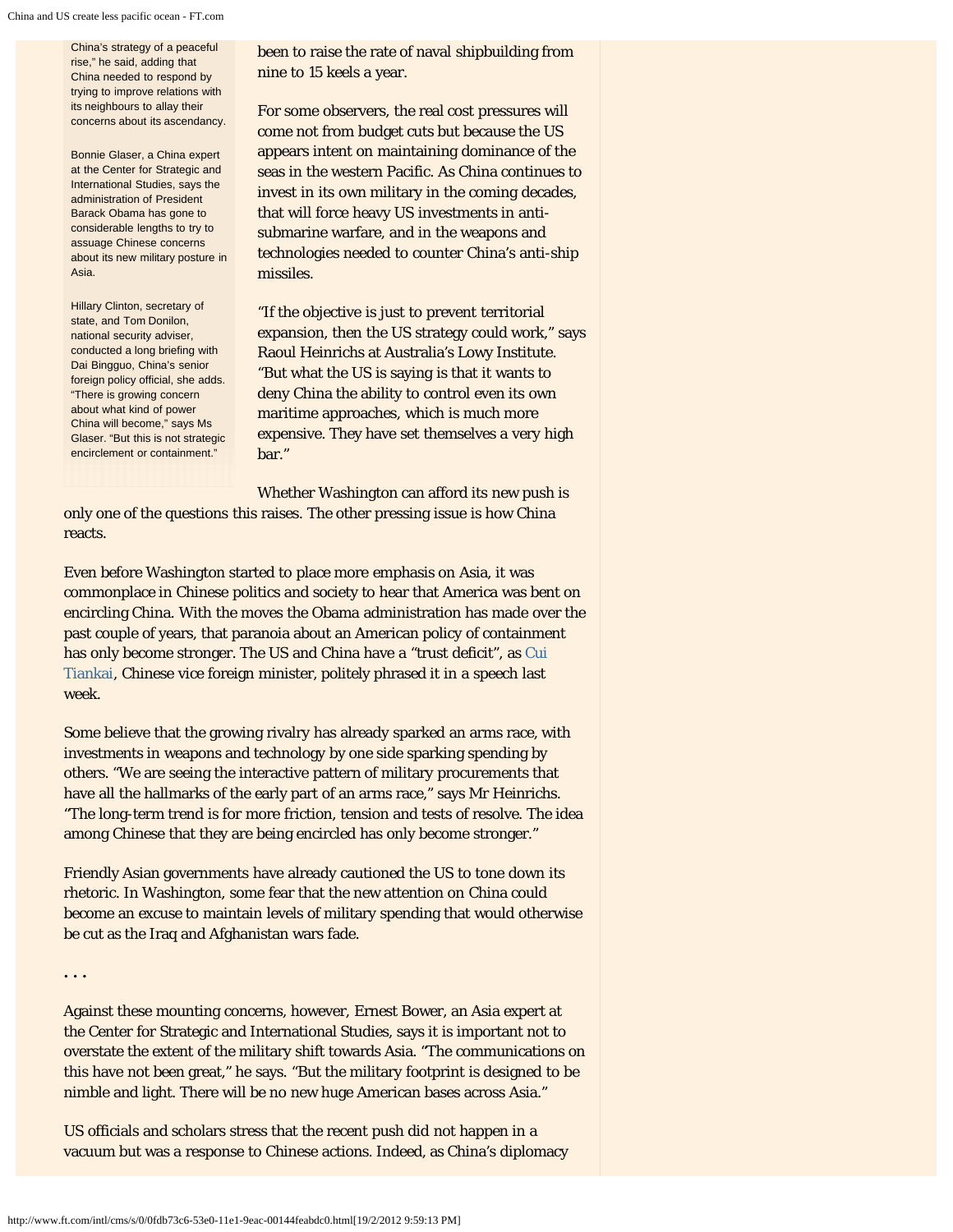became more assertive in recent years in the South China Sea and the East China Sea, several governments in the region urged the US to increase its military presence in Asia. The [US did not force Australia to give it a base](http://www.ft.com/intl/cms/s/0/3ddd6756-102a-11e1-8211-00144feabdc0.html): it was invited.

Washington needs to make sure that "China sees that the US reacted to Asia's own response to China's actions", says Richard Bush, a former diplomat now at the Brookings Institution, a Washington think-tank. "Our goal is to encourage China to use diplomacy, not coercion."

Washington also insists that its new focus is not part of zero-sum military rivalry with China. Instead, it is part of an agenda for pushing for greater multilateral co-operation in the region. After remaining on the sidelines for much of the past decade, the US last year joined the East Asia Summit, a main regional forum for economic, political and security issues (China is also a member). The Obama administration has also revived its trade agenda in the region, throwing its weight behind the trans-Pacific Partnership, a free-trade agreement being negotiated by nine countries.

"If China presents its own ideas, its own plans for expanded multilateralism in Asia, then that is fine, it is part of the process," says one senior administration official.

Washington and Beijing also talk frequently, including at the annual Strategic and Economic Dialogue, which brings together most of the US cabinet and large swaths of the senior Chinese leadership. Yet American officials say there are two missing pieces. The militaries of both countries are barely on speaking terms. And at the very top, leaders need to have franker conversations about their countries' long-term interests and intentions.

Hu Jintao, China's strait-laced current leader, is said by US officials to give little away even in private. That is why all eyes will be on the avuncular Mr Xi in Washington this week.

[Copyright](http://www.ft.com/servicestools/help/copyright) The Financial Times Limited 2012. You may share using our article tools. Please don't cut articles from FT.com and redistribute by email or post to the web. Share [Clip](http://clippings.ft.com/clipthis/?url=http%3A%2F%2Fwww.ft.com%2Fcms%2Fs%2F0%2F0fdb73c6-53e0-11e1-9eac-00144feabdc0.html&title=China+and+US+create+less+pacific+ocean¬e=The+naval+build-up+by+Beijing+and+a+Pentagon+shift+in+seaborne+firepower+towards+Asia+are+creating+an+arena+for+rivalries%2C+writes+Geoff+Dyer&datepublished=2012-02-12+19%3A16%3A33&images=http%3A%2F%2Fim.media.ft.com%2Fcontent%2Fimages%2Fdd8fe7d0-55b5-11e1-9d95-00144feabdc0.img%2C) [Reprints](http://storytools.ft.com/storyTools/reprintOrRepublish.html?uuid=0fdb73c6-53e0-11e1-9eac-00144feabdc0) [Print](#page-0-0) [Email](#page-0-0) **Post your own comment** User6645851 [Update your profile](javascript:void(0)) Enter your comment hereBy submitting this comment I confirm that I have read and agreed to the [FT terms and](http://www.ft.com/servicestools/help/terms) [conditions](http://www.ft.com/servicestools/help/terms). Please also see our [commenting guidelines.](http://www.ft.com/servicestools/help/comments-policy) **Submit Comment Comments** ה Sorted by newest first | [Sort by oldest first](javascript:void(0)) **Wild Cat** | February 15 6:13am | [Permalink](http://www.ft.com/cms/s/0/0fdb73c6-53e0-11e1-9eac-00144feabdc0.html#comment-1828946) [Report](javascript:void(0)) Report Report Report Report Report Report Report Report Report Report Report Report Report Report Report Report Report Report Report Report Report Report Report Report Rep @Felix Drost: You are uncommonly generous but US generosity to continually police sea lanes for rest of world, particularly a China that is poised to overtake it economically in as little as less than a decade,

begs credulity (more so given the incessant barking against China emanating out of Washington these

days)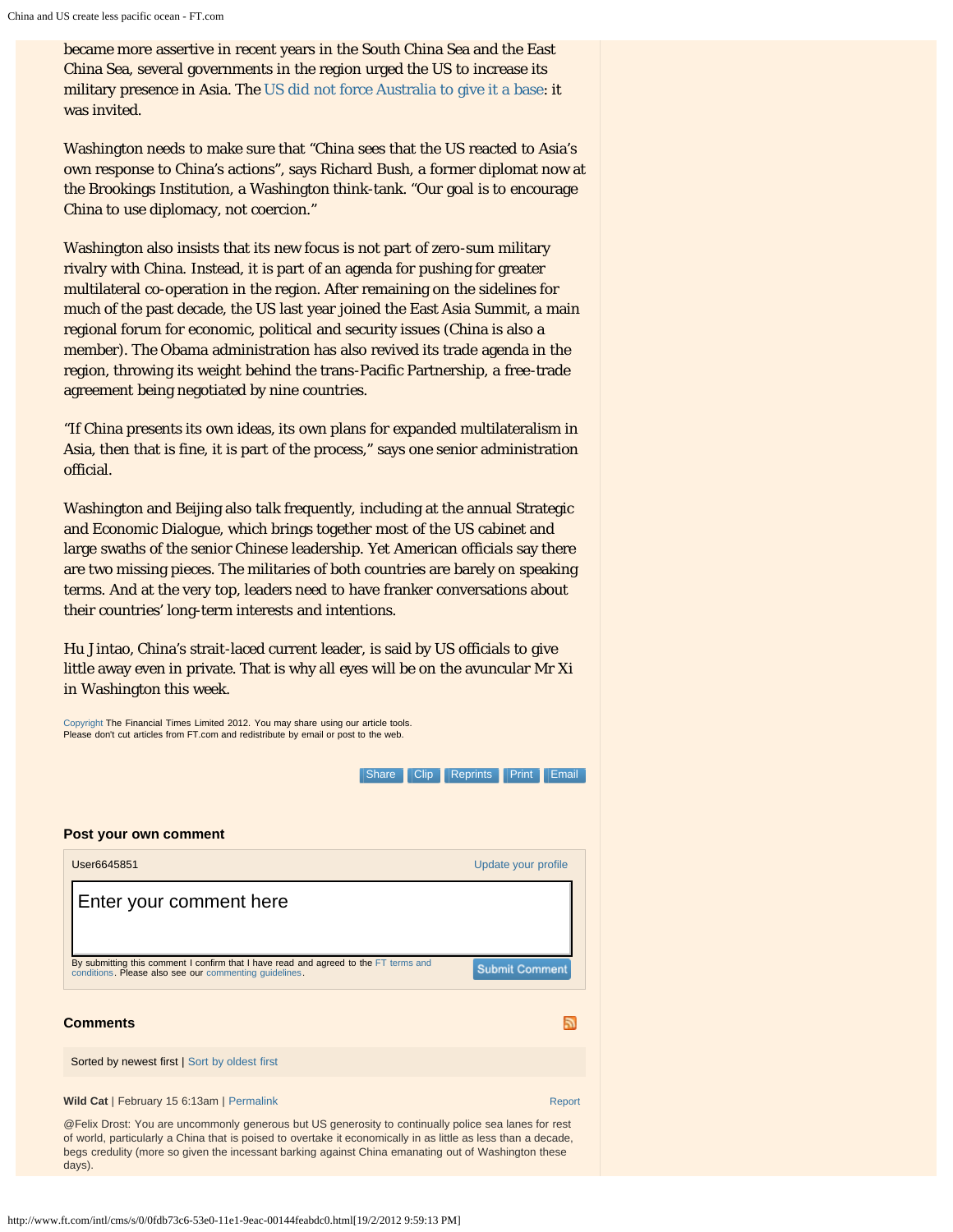China would be real foolish to keep assuming US goodwill and generosity forever. Assuming your line of thinking and US sincerity, won't it be more logical for the US to encourage rather than hinder China's growing propensity to fend for itself in keeping its own shipping/trade routes safe?

#### **Chris08** | February 15 2:53am | [Permalink](http://www.ft.com/cms/s/0/0fdb73c6-53e0-11e1-9eac-00144feabdc0.html#comment-1828606) [Report](javascript:void(0)) Report Report Report Report Report Report

The area in "dispute" is adjacent to China and far away from the US. That puts the US at a great disadvantage in almost every way. In a conflict China would be defending itself and the US would be trying to maintain imperial outposts that are not vital to its existence.

## **Felix Drost** | February 14 11:51pm | [Permalink](http://www.ft.com/cms/s/0/0fdb73c6-53e0-11e1-9eac-00144feabdc0.html#comment-1828226) [Report](javascript:void(0)) Report Report Report Report

China owes its growth to access to world markets over seas kept tranquil by pax Americana. While this may be galling to some in the defense establishment, the common Chinese ought to breathe a sign of relief that her tax money isn't being spent on keeping shipping lanes open and competitive. The Yanks now pay for keeping Chinese shipping costs to its distant markets no decisive competitive factor.

It is in the long term interest of China to develop the ability to maintain open shipping by itself if for some reason the US were to retreat, but the main concern of all parties (except pirates) is that there is peace on the seas. It seems natural that China takes on a greater part of that burden since it so profits from it.

| <b>Jeannick</b>   February 14 5:23am   Permalink                                     | Report |
|--------------------------------------------------------------------------------------|--------|
| Yep, except that the intentions are quite clear, local military supremacy, if needed |        |

**Wild Cat** | February 14 4:00am | [Permalink](http://www.ft.com/cms/s/0/0fdb73c6-53e0-11e1-9eac-00144feabdc0.html#comment-1822811) [Report](javascript:void(0)) Report Report Report Report Report Report Report Report Report @Jeannick: The Sunda straits is Indonesian territorial waters (I think) and one unintended side effect of US forces landing recently in north Australia was that it raised a stink in Jakarta about US and Australian real intentions.

| Wild Cat   February 14 3:57am   Permalink | Report |
|-------------------------------------------|--------|
|                                           |        |

@RGB California: As you let your imagination run wild, let it also be said that those with like imagination can make exactly same speculations as yours about the US right now!

**Boomer** | February 14 2:59am | [Permalink](http://www.ft.com/cms/s/0/0fdb73c6-53e0-11e1-9eac-00144feabdc0.html#comment-1822736) [Report](javascript:void(0)) Report Report Report Report Report MONCREIF, can you tell us more about the Japanese sinking the " Russian fleet in the Bay of Tushkin 1916" I've never heard of that one before. And neither has anyone else. **Jeannick | February 13 8:17pm | [Permalink](http://www.ft.com/cms/s/0/0fdb73c6-53e0-11e1-9eac-00144feabdc0.html#comment-1821506) [Report](javascript:void(0)) Report Report Report Report Report** @ Gary Struthers There is a pipeline running through Burma, for long this country and it's oil was treated as a tribute state, and good allie, the side window by-passing the Malacca strait the recent gushing embrace by la Clinton has raised a few eybrows in Beijin Yes the vast bulk of the oil come through Ormuz and Malacca, a bit less from the later as the ships get

bigger and Malacca is quite shallow and crowded they tend to use the Sunda passage more those days , it's not just oil vast amount of seaborn trade pass through there too also Australian coal and Iron ore in massive quatities come by the South East passages , the Lombok and Timor Straits are the favored gates for nuclear subs

#### @Renatus

I'm not certain what proportion of the U.S. population could locate the Pacific Ocean on a map was it Jeferson who kipped that God made the U.S. go to war to teach them geography ?

# **Living in Lux** | February 13 4:50pm | [Permalink](http://www.ft.com/cms/s/0/0fdb73c6-53e0-11e1-9eac-00144feabdc0.html#comment-1820851) [Report](javascript:void(0)) Report Report Report Report

## @ RGB California

Exactly right in my opinion. The Chinese state uses nationalism frequently to distract people from other issues. Beware when China enters a recession...

## **RGB California** | February 13 3:09pm | [Permalink](http://www.ft.com/cms/s/0/0fdb73c6-53e0-11e1-9eac-00144feabdc0.html#comment-1820466) [Report](javascript:void(0)) Report Report

The danger is not China's supremacy, the danger is their self-perception of their supremacy. That country has so many problems they may want to solve them on the back of other Pacific rim countries, or distract their people with real or perceived external threats.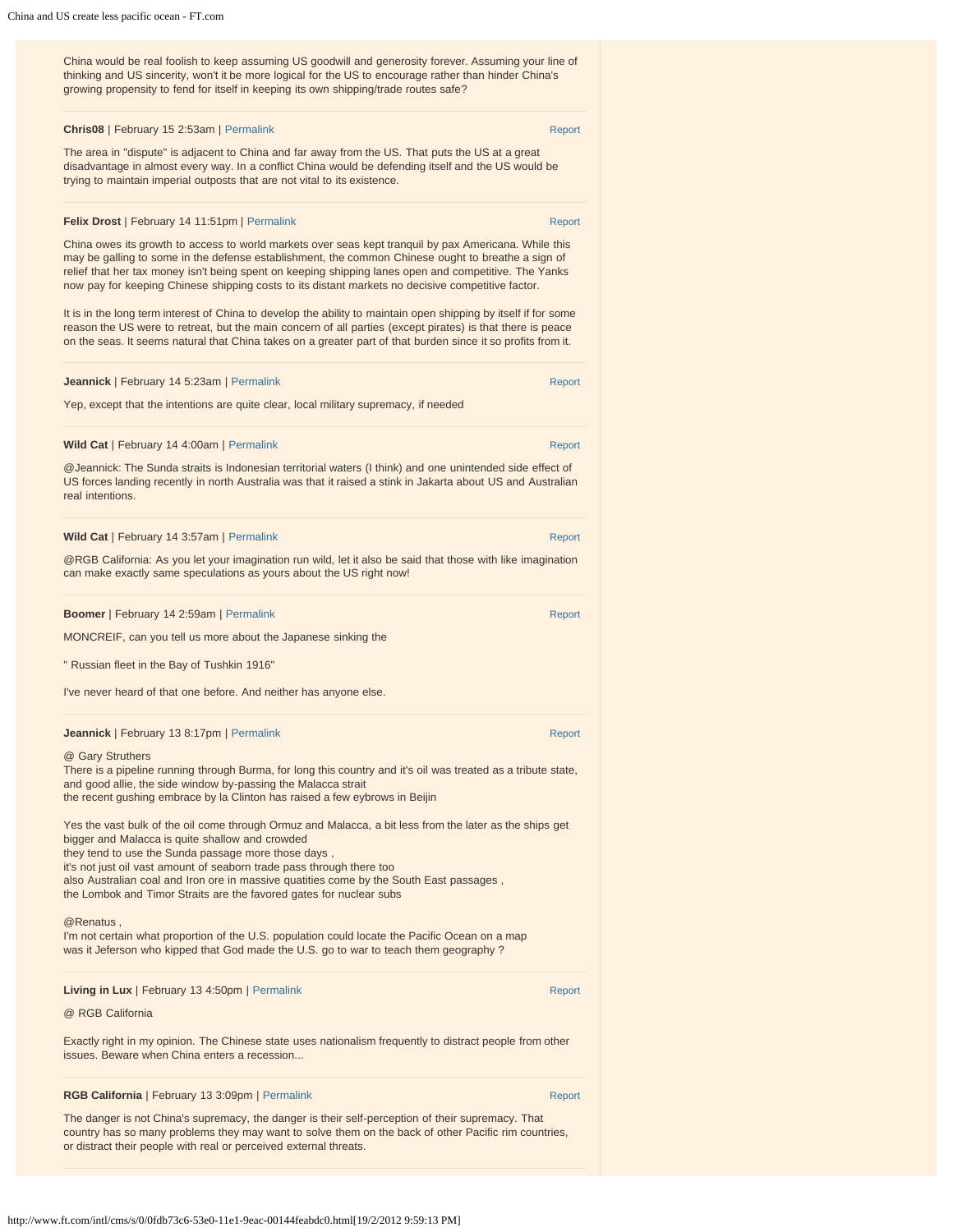| grybarre   February 13 1:40pm   Permalink                                                                                                                                                                                                                                                                                                                                                                                                                                                                                                                                                                                                                                                                                                                                                                                                                                                                                                                                                                                                                                                                                                                                 | Report |
|---------------------------------------------------------------------------------------------------------------------------------------------------------------------------------------------------------------------------------------------------------------------------------------------------------------------------------------------------------------------------------------------------------------------------------------------------------------------------------------------------------------------------------------------------------------------------------------------------------------------------------------------------------------------------------------------------------------------------------------------------------------------------------------------------------------------------------------------------------------------------------------------------------------------------------------------------------------------------------------------------------------------------------------------------------------------------------------------------------------------------------------------------------------------------|--------|
| Who thought that "domination by land, sea, air and space" was a doctrine that died with the Neo-cons?                                                                                                                                                                                                                                                                                                                                                                                                                                                                                                                                                                                                                                                                                                                                                                                                                                                                                                                                                                                                                                                                     |        |
| You were wrong.                                                                                                                                                                                                                                                                                                                                                                                                                                                                                                                                                                                                                                                                                                                                                                                                                                                                                                                                                                                                                                                                                                                                                           |        |
| America is still behaving like the Mad Emperor Ming.                                                                                                                                                                                                                                                                                                                                                                                                                                                                                                                                                                                                                                                                                                                                                                                                                                                                                                                                                                                                                                                                                                                      |        |
| Sheer insanity rules OK.                                                                                                                                                                                                                                                                                                                                                                                                                                                                                                                                                                                                                                                                                                                                                                                                                                                                                                                                                                                                                                                                                                                                                  |        |
| Allah   February 13 11:30am   Permalink                                                                                                                                                                                                                                                                                                                                                                                                                                                                                                                                                                                                                                                                                                                                                                                                                                                                                                                                                                                                                                                                                                                                   | Report |
| Cut to the chase.<br>Both countries want to rule over asia (the us having ruled for the last 50 years !).<br>Once again, who will have more firepower will rule for next 50 ones !                                                                                                                                                                                                                                                                                                                                                                                                                                                                                                                                                                                                                                                                                                                                                                                                                                                                                                                                                                                        |        |
| Sinopticus   February 13 11:24am   Permalink                                                                                                                                                                                                                                                                                                                                                                                                                                                                                                                                                                                                                                                                                                                                                                                                                                                                                                                                                                                                                                                                                                                              | Report |
| All that spending requires an enemy or a threat to justify it. This is the concern, and will doubtless lead to<br>tensions.                                                                                                                                                                                                                                                                                                                                                                                                                                                                                                                                                                                                                                                                                                                                                                                                                                                                                                                                                                                                                                               |        |
| Don't bet against the USA though. China's economy and institutions have an AWFULLY long way to<br>come                                                                                                                                                                                                                                                                                                                                                                                                                                                                                                                                                                                                                                                                                                                                                                                                                                                                                                                                                                                                                                                                    |        |
| Renatus   February 13 11:04am   Permalink                                                                                                                                                                                                                                                                                                                                                                                                                                                                                                                                                                                                                                                                                                                                                                                                                                                                                                                                                                                                                                                                                                                                 | Report |
| @Jeannick                                                                                                                                                                                                                                                                                                                                                                                                                                                                                                                                                                                                                                                                                                                                                                                                                                                                                                                                                                                                                                                                                                                                                                 |        |
| "we are pretty much aware that the yanks are rather ignorant of Asia's mores<br>Singapore is 90% Chinese"                                                                                                                                                                                                                                                                                                                                                                                                                                                                                                                                                                                                                                                                                                                                                                                                                                                                                                                                                                                                                                                                 |        |
| Ignorant, did you say?                                                                                                                                                                                                                                                                                                                                                                                                                                                                                                                                                                                                                                                                                                                                                                                                                                                                                                                                                                                                                                                                                                                                                    |        |
| Renatus   February 13 11:02am   Permalink                                                                                                                                                                                                                                                                                                                                                                                                                                                                                                                                                                                                                                                                                                                                                                                                                                                                                                                                                                                                                                                                                                                                 | Report |
| @ Italian European                                                                                                                                                                                                                                                                                                                                                                                                                                                                                                                                                                                                                                                                                                                                                                                                                                                                                                                                                                                                                                                                                                                                                        |        |
| Never has a nom de plume been more indicative of schizophrenia.                                                                                                                                                                                                                                                                                                                                                                                                                                                                                                                                                                                                                                                                                                                                                                                                                                                                                                                                                                                                                                                                                                           |        |
| Renatus   February 13 10:58am   Permalink                                                                                                                                                                                                                                                                                                                                                                                                                                                                                                                                                                                                                                                                                                                                                                                                                                                                                                                                                                                                                                                                                                                                 | Report |
| "Prepare for war and you will fight wars for generations."                                                                                                                                                                                                                                                                                                                                                                                                                                                                                                                                                                                                                                                                                                                                                                                                                                                                                                                                                                                                                                                                                                                |        |
| Had Britain properly done so, we would not this week be celebrating the 70th anniversary of her defeat<br>in Singapore and, rather more importantly, all the human misery that accompanied it.                                                                                                                                                                                                                                                                                                                                                                                                                                                                                                                                                                                                                                                                                                                                                                                                                                                                                                                                                                            |        |
| That is the cost of decadent utopian pacifism.                                                                                                                                                                                                                                                                                                                                                                                                                                                                                                                                                                                                                                                                                                                                                                                                                                                                                                                                                                                                                                                                                                                            |        |
| <b>MONCRIEF</b>   February 13 9:43am   Permalink                                                                                                                                                                                                                                                                                                                                                                                                                                                                                                                                                                                                                                                                                                                                                                                                                                                                                                                                                                                                                                                                                                                          | Report |
| China is not a threat because if they were they would sell 3 trillion dollars of US debt and throw a<br>spanner in the works. They have one nuclear powered aircraft carrier purchased from Russia. China<br>never attacked the USAJapan sunk the entire US fleet in Hawaii 1941 and also the Russian fleet in<br>the Bay of Tushkin 1916 and previously the Chinese fleet; plus invading Manchuria for natural resources<br>in 1933. China gets oil from Iran and Central Asia plus huge investments in AFRICA. America has<br>nothing to fearexcept fear itself (FDR).                                                                                                                                                                                                                                                                                                                                                                                                                                                                                                                                                                                                  |        |
| tdmc   February 13 9:25am   Permalink                                                                                                                                                                                                                                                                                                                                                                                                                                                                                                                                                                                                                                                                                                                                                                                                                                                                                                                                                                                                                                                                                                                                     | Report |
| <b>ADDENDUM:</b><br>To my immed. last comment below:<br>We should remember, while China is a rapidly-emerging(emerged)manufacturing and ascending military<br>giant, their greatest weakness (apart from their 'undemocratic' political system and excessively high<br>population), is they lack natural resources (oil, commodies for manufacturing) and must import nearly<br>everything.<br>The only natural resource they have in abundance, a definite plus+ point, is vast amounts of shale<br>gas, which will diminish their reliance on imported oil, as yet undeveloped.<br>The Chinese, before the recent Japanese nuclear power station disaster, had intended to build at least 40<br>new nuclear power stations. They have not indicated whether they are deferring this programme in the<br>light of the Japanese disaster. I suspect deferrals of programmes to build new nuclear power stations by<br>many nations will be short-lived in nations short of natural resources.<br>China's continuing emergence in military might is dependant on their continuing economic well-being and<br>their above cited weaknesses have a definite bearing on that. |        |
| Josef Franek   February 13 9:19am   Permalink                                                                                                                                                                                                                                                                                                                                                                                                                                                                                                                                                                                                                                                                                                                                                                                                                                                                                                                                                                                                                                                                                                                             | Report |
| This new cold war will destroy America economically as the previous cold war destroyed the Soviet                                                                                                                                                                                                                                                                                                                                                                                                                                                                                                                                                                                                                                                                                                                                                                                                                                                                                                                                                                                                                                                                         |        |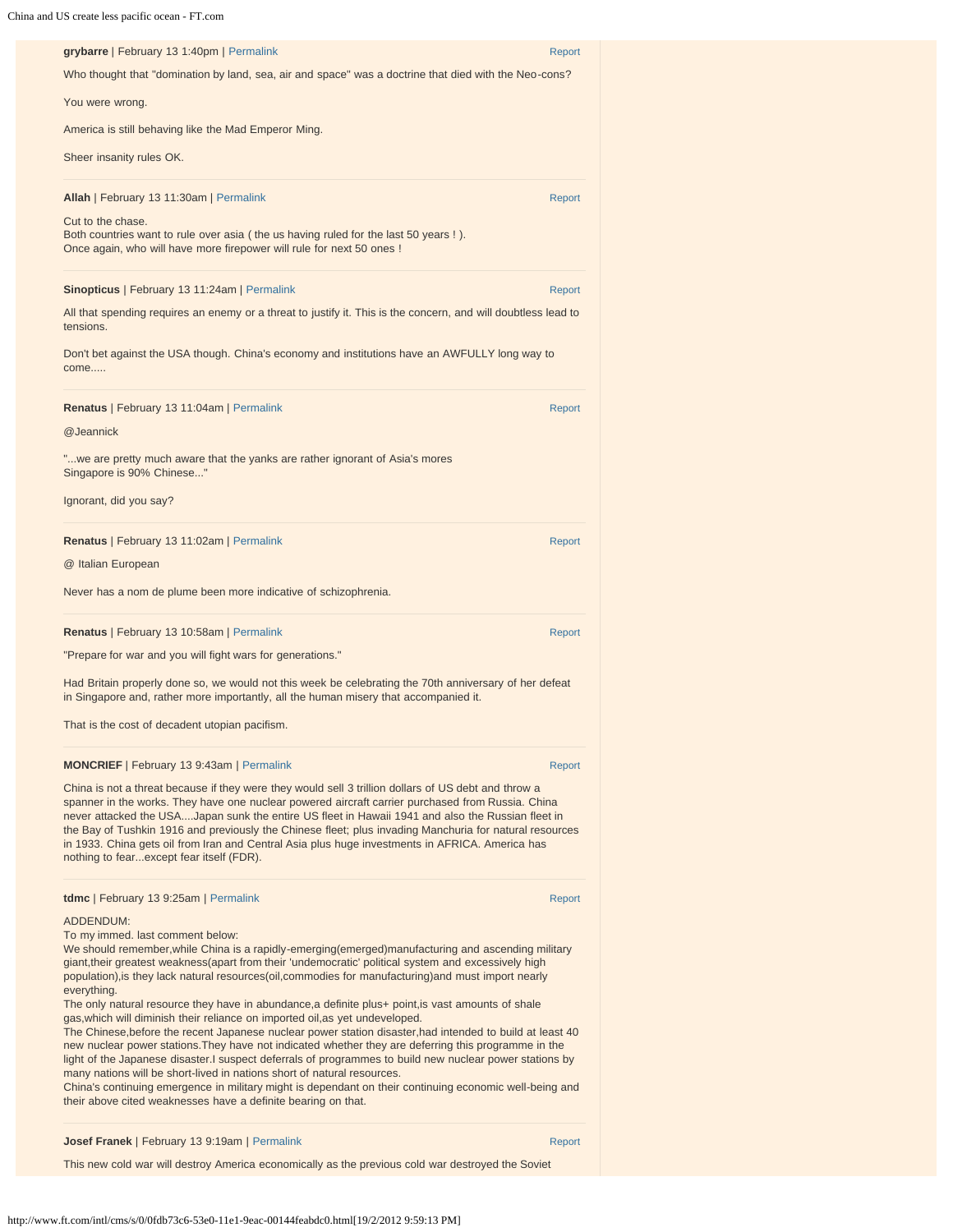#### Union.

Too bad the US can't live happily as no 2. Their quest to dominate the world is sickening.

## **tdmc** | February 13 8:57am | [Permalink](http://www.ft.com/cms/s/0/0fdb73c6-53e0-11e1-9eac-00144feabdc0.html#comment-1818481) [Report](javascript:void(0)) Report Report Report Report Report Report Report Report Report Report

Why not,(after more frequent high level talks between senior US&Chinese leadership,including high level military contact,lacking today),try ''Salt'' type treaties to limit this regional arms race-and in so doing save cash spent on military hardware unnecessarily.

But of course we have the "trust deficit"(first coined by a top Chinese militarist),justifiably....

Would the Chinese abide by such treaties?Well there would be bilateral inspection/observer teams for compliance.

The Chinese elicit this mis-trust('trust deficit') by their secretive ways,possibly unintended but belying a lack of maturity in political insight.They are a new rapidly- emerging giant,lacking centuries of political sophistry and maturity,although an historic old culture, progress in politiclal maturity and sophistry has been hampered by feudal systems under its emperor dynasties that stayed too long,supplanted by the greater evil of Mao,with a party-dominated alternative 'democracy' of a sort existant today,which causes it to wobble from time to time.This system has built in a succession stability,in part also designed to prevent ascent of another Mao.

We should avoid,while protecting our interests and promoting trade(which prevents military conflict),being outright adversarial,but show we can give and take and compromise and meet halfway or more and that our real intentions are peace,not conflict,and we should encourage and get that over to China.

#### **z10** | February 13 7:20am | [Permalink](http://www.ft.com/cms/s/0/0fdb73c6-53e0-11e1-9eac-00144feabdc0.html#comment-1818196) [Report](javascript:void(0))

USA will go bankrupt next year, what arm race? After USA go bankrupt, the country will fall into mass riot and anarchy (check what George Soros said). The most likely outcome is USA will break up into 3 separate countries. A few states will declare a new Confederate States of America (control by whites), another will be control by Latino (supported by Mexico) and another one will be the original USA but with much smaller territory.

| <b>Italian European</b>   February 13 5:23am   Permalink | Report |
|----------------------------------------------------------|--------|
|                                                          |        |

Renatus wrote:

"The possibility of collapse and fragmentation of the Italian state over the next few years cannot be ruled out .... with plenty of other negative surprises emanating from Europe are possible.'

Can anyone, please, advise Renatus about a good therapist....?

## **Hu Jin Ta Ta bye bye** | February 13 3:23am | [Permalink](http://www.ft.com/cms/s/0/0fdb73c6-53e0-11e1-9eac-00144feabdc0.html#comment-1817816) [Report](javascript:void(0)) Report Report

What if anti-Submarine and anti-Ship Missiles were based in Phillipines, Vietnam, S.Korea, Indonesia all the way to India ? Chinese Navy will be like the Dowager Empress - all hot air and unable to fight . The Chinese asked for it they are now going to get it, The whole of Asia barring their Puppets i.e. Singapore, Pakistan and Sri Lanka are against them and their puppets don't matter . As for Russia and the Sthans, well once Putin their puppet is gone is Russia then an ally at all ? Chinese intent and ineptness is demonstrated in Libya, Egypt and now Syria . Xi Jinping is another wood head Chinese leader . Time for him to eat his own head as soup .

#### **swoosh | February 13 2:46am | [Permalink](http://www.ft.com/cms/s/0/0fdb73c6-53e0-11e1-9eac-00144feabdc0.html#comment-1817731) [Report](javascript:void(0)) Report Report Report Report Report**

The americans are dreaming if they think they can beat China in the next cold war. The Chinese are not Russians. They play for longer game.

#### **Gary Struthers** | February 12 11:54pm | [Permalink](http://www.ft.com/cms/s/0/0fdb73c6-53e0-11e1-9eac-00144feabdc0.html#comment-1817351) [Report](javascript:void(0)) Report Report Report Report

Carrier killing missiles and a blue water navy won't change the fact that China's oil supply flows through choke points at Hormuz and Malacca. They remain vulnerable as long as their oil comes by sea. Pipelines from Russia and the 'stan countries should be their highest priority followed by domestic shale oil.

#### **Wild Cat** | February 12 11:37pm | [Permalink](http://www.ft.com/cms/s/0/0fdb73c6-53e0-11e1-9eac-00144feabdc0.html#comment-1817276) [Report](javascript:void(0)) Report Report Report Report Report Report Report Report Report

Why does the US seem bent on "encircling" China? Trust is severely lacking in both Washington and Beijing. Most ordinary Chinese and their government, I dare say, treat the US with a healthy, even admiring (until the latest US economic meltdown), respect. The US and Americans only return the favour with a mixture of awe and fear of China, perhaps not helped, again by the current economic crisis which has in turned spawned political paralysis.

China demands mutual respect; the US seems prepared only to give a Cold War-era modicum of peaceful co-existence. With that mismatch unresolved, expect the mutual mistrust and the arising tensions to continue.

| util   February 12 10:53pm   Permalink | Report |
|----------------------------------------|--------|
|----------------------------------------|--------|

"one axiom has withstood 1600 years of stress testing: if you want peace prepare for war" ... Rubbish. Prepare for war and you will fight wars for generations. The history of man is a history of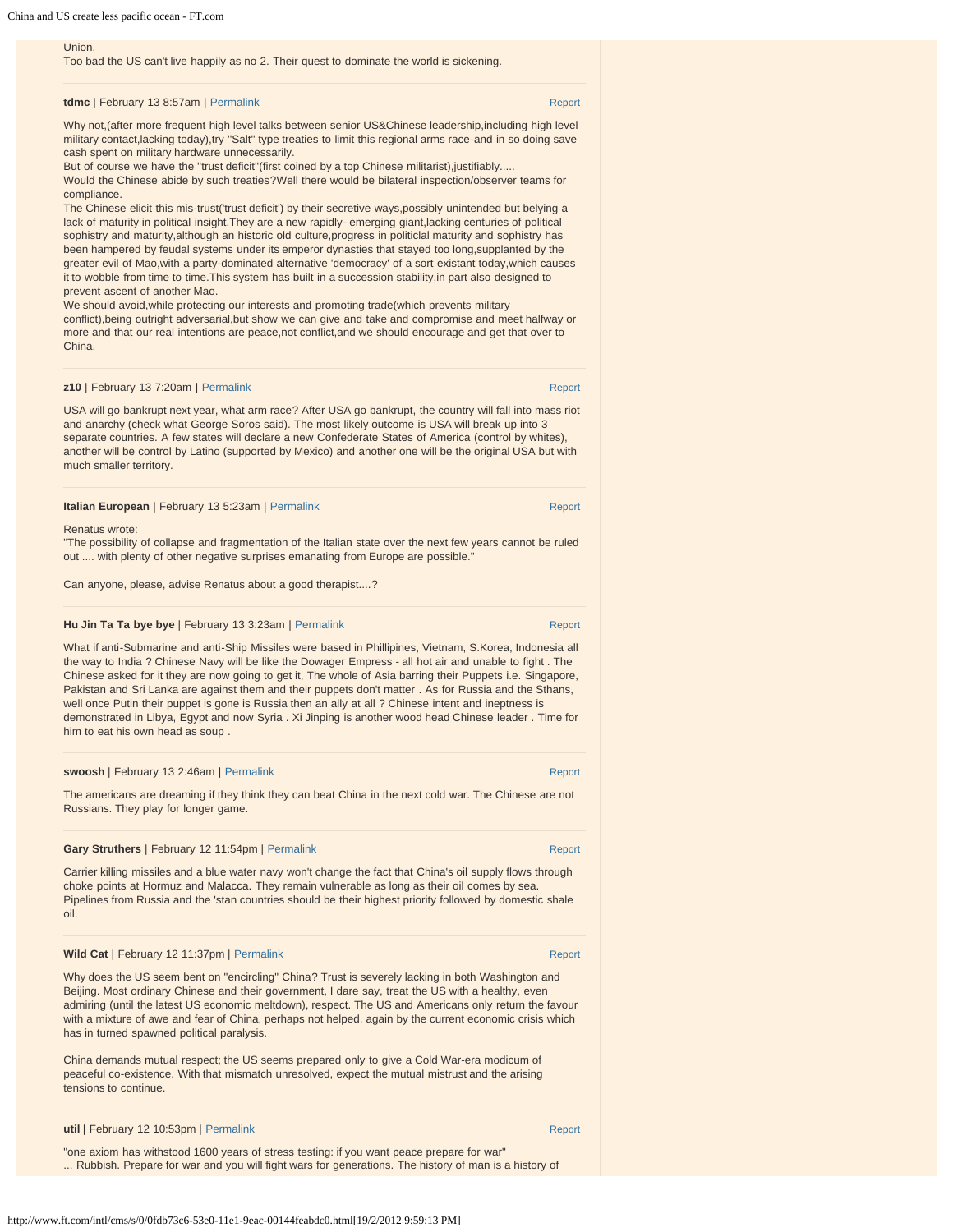# war... military industrial oxygen is fear. Trade, engage and cooperate and you may not. Surely mankind can't repeat the mistakes of the last 1600. **Jeannick** | February 12 9:56pm | [Permalink](http://www.ft.com/cms/s/0/0fdb73c6-53e0-11e1-9eac-00144feabdc0.html#comment-1816986) [Report](javascript:void(0)) Report Report Report Report Report Thanks Renatus, perfect warmongering neocon thesis First point, China "blundered horribly by revealing its hand".....whot ?!?!?! China maritime strategy has been unchanged, unchanging and pretty much shouted to everyone since Mao proclaiming the People republic foundation on Tien A mien square the first islands line is was and remain the base of their maritime strategy the third islands line is a desire to secure their maritime aproaches , that's not a secret either , anyone in their shoes would thinks the same in fact it's military bloody common sense They took the Spratly island from the crumbling South Vietnam regime in a race with the North Vietnamese, there was some shooting , The only thing which has changed is that now they have enough money to play with a blue water navy, on a small scale they have one aircraft carrier, bought from scrap merchant and useful for maritime parade and training their aero naval forces from non existence to minimum competency their newest and more exciting new ship is an amphibious landing ship Likekthe U.S. Navy calling a carrier R.Reagan the name say it all "Jinggangshan" was the first soviet created by Mao , It indicate a strong beginning, a general direction for growth useful for regional action and thumping the locals but hardly blue water so far the Chinese ire has been against the pesky Vietnamese inviting Idian warships in Cam ran bay . Chine destroyers were waiting just offshore and quite rudely summed to identifie themselves in Navy speak it signifie "what are you bums doing around here " As for the neighboor, Autralia is as solid and as unflinching as any the U.S. got but we are pretty much aware that the yanks are rather ignorant of Asia's mores Singapore is 90% Chinese and would never get involved against the mainland Taiwan is hardly more than an Chinese opera ritual Japan would totally freak out if told to make a choice , South Korea at the most would bash the North after asking pretty please from Beijin **Renatus** | February 12 8:43pm | [Permalink](http://www.ft.com/cms/s/0/0fdb73c6-53e0-11e1-9eac-00144feabdc0.html#comment-1816776) [Report](javascript:void(0)) Report Report Report Report Report Report Report Report Report As Asia celebrates the 70th anniversary this week of the collapse, in Singapore, of a half millenium of European hegemony in this region, certain reflections may be in order. First, 3 generations after the momentous British battlefield collapse, now Europe itself totters like a drunk stumbling face first into the gutter. Chicken or egg can be debated, but what is historically clear is the game changing military defeats are often a forerunner of complete moral and then social collapse. America must rise to the emerging Chinese challenge for more reasons than the interests of its allies.

Second, after its detour these last three years with Obama's Afghan escalation, it is now clear that America--and indeed all of SouthEast Asia--has woken up to the utterly obvious military threat from China which has, uncharacteristically if providentially, blundered horribly by revealing its hand. The best single hard evidence of real American resolve is what clearly will become the first permanent basing for the American Navy for decades in SEAsia in, no surprise, Singapore.

Governments from Rangoon to Washington understand the implications of the Chinese build up in Hainan, then the jumping off point for Japan's slash thru Malaya. This challenge can only be met by clear resolve. Romney's plan to sharply increase the number of keels laid annually would be a case in point. Returning the Air Force to U-Tapao (Thailand) and Clark (Philipines) air fields is an even more necessary move.

Third, even as all eyes are on Asia, the American geostrategists and in particularly its navy cannot ignore the Med and, critically, Suez. The possibility of collapse and fragmentation of the Italian state over the next few years cannot be ruled out, and enduring chaos in Greece, Syria, Libya and Egypt seem highly probable, with plenty of other negative surprises emanating from Europe are possible. Managing the collapse of allies is always challenging, particularly so in a trade route so vital as this.

Finally, one axiom has withstood 1600 years of stress testing: if you want peace prepare for war. That was the lesson forgotten 70 years ago, and in an even more dangerous world it must not be repeated.